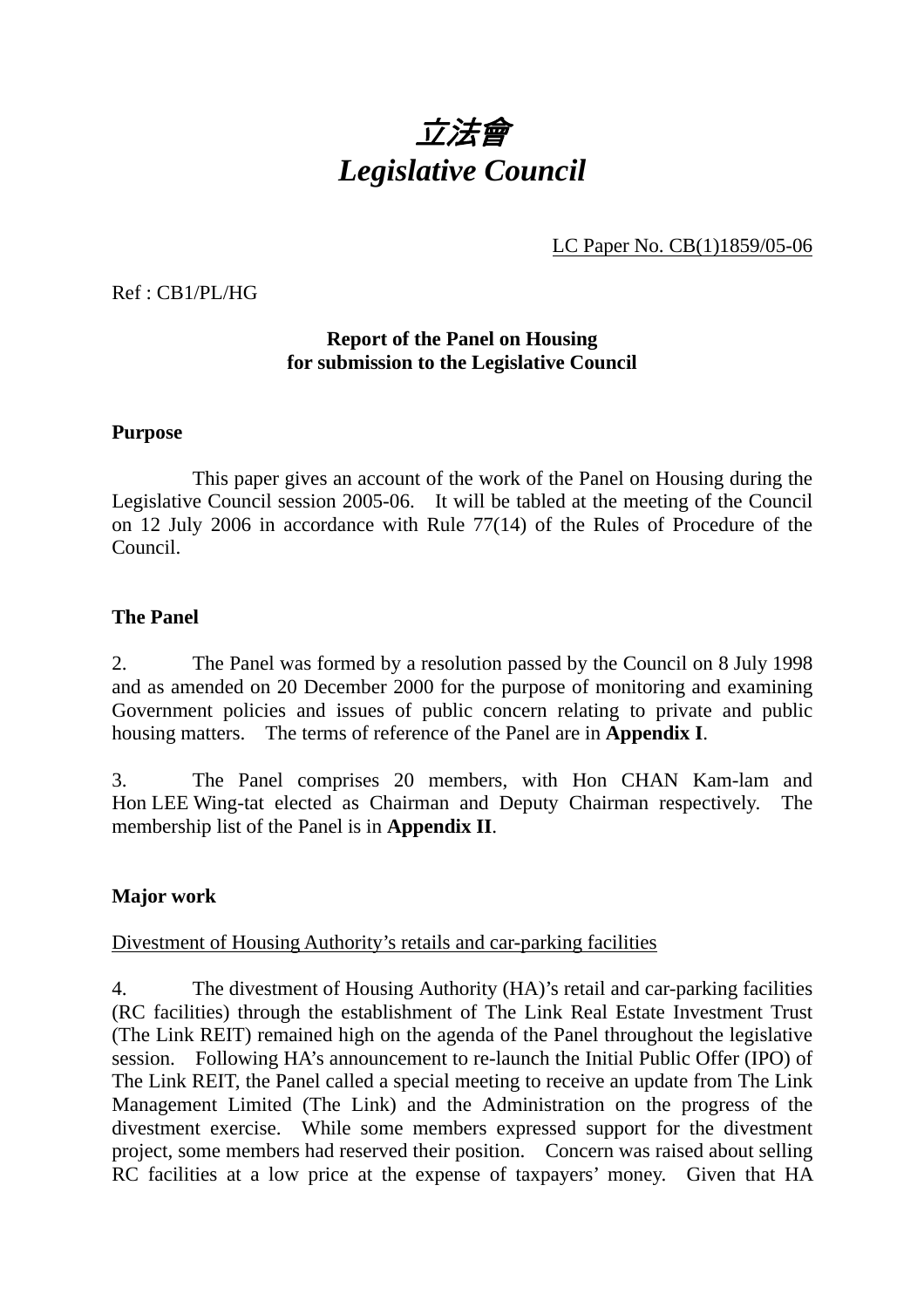would not retain any equity in The Link REIT, members remained concerned about the impact of the divestment on commercial tenants and service providers. Questions were raised about the rent policy and rent setting mechanism of The Link. Members urged The Link to maintain dialogue with shop tenants to address their concerns about possible rent increases.

5. The divestment project was completed with the public listing of The Link REIT in November 2005. However, complaints concerning huge rent increases on commercial premises in The Link's shopping centres and markets, as well as management problems of operators engaged by The Link have aroused considerable public concern. While acknowledging that The Link had become a private entity, given that the provision and management of divested RC facilities had great impact on the daily life of public rental housing (PRH) tenants, the Panel considered The Link had a corporate social responsibility to ensure proper provision and management of such facilities in meeting tenants' need. It was also the responsibility of the Administration or HA to ensure suitable and adequate RC facilities were provided to PRH tenants as stipulated in the Housing Ordinance (Cap. 283) (HO). The Panel therefore invited representatives from The Link to discuss issues concerning its rent setting policy and rent adjustment mechanism and how it would continue to serve PRH residents. To members' disappointment, The Link had declined the Panel's invitation. As such, the Panel passed the following motion:

#### (Translation)

"That, given that Mr Paul CHENG Ming-fun, Chairman of The Link Management Limited (The Link), and Mr Victor SO Hing-woh, Executive Director and Chief Executive Officer of The Link, have refused to attend meetings of the Legislative Council (LegCo) for discussion of issues under their purview, this Panel proposes that the above officers of The Link and the public officers concerned be invited again to attend a meeting of this Panel, and if the above officers of The Link still refuse to attend the meeting, this Panel further proposes that the power conferred under the Legislative Council (Powers and Privileges) Ordinance be exercised to summon the above officers of The Link and the public officers concerned to attend the meeting of LegCo."

6. Announcement of The Link's plan to re-group its property management contracts and change the manpower arrangement for the management of RC facilities have spurred grave public concern about the impact on non-skilled workers engaged by The Link's contractors. A joint meeting of the Panel and the Panel on Manpower was held in June 2006 with representatives from The Link and the Administration to discuss matters relating to the provision and management of divested RC facilities and protection of interests of non-skill workers engaged in services contract out by The Link. At the joint meeting, members expressed deep disappointment about huge rent increases by The Link on its commercial premises, which might force small businesses to close and have negative impact on consumers who were mainly PRH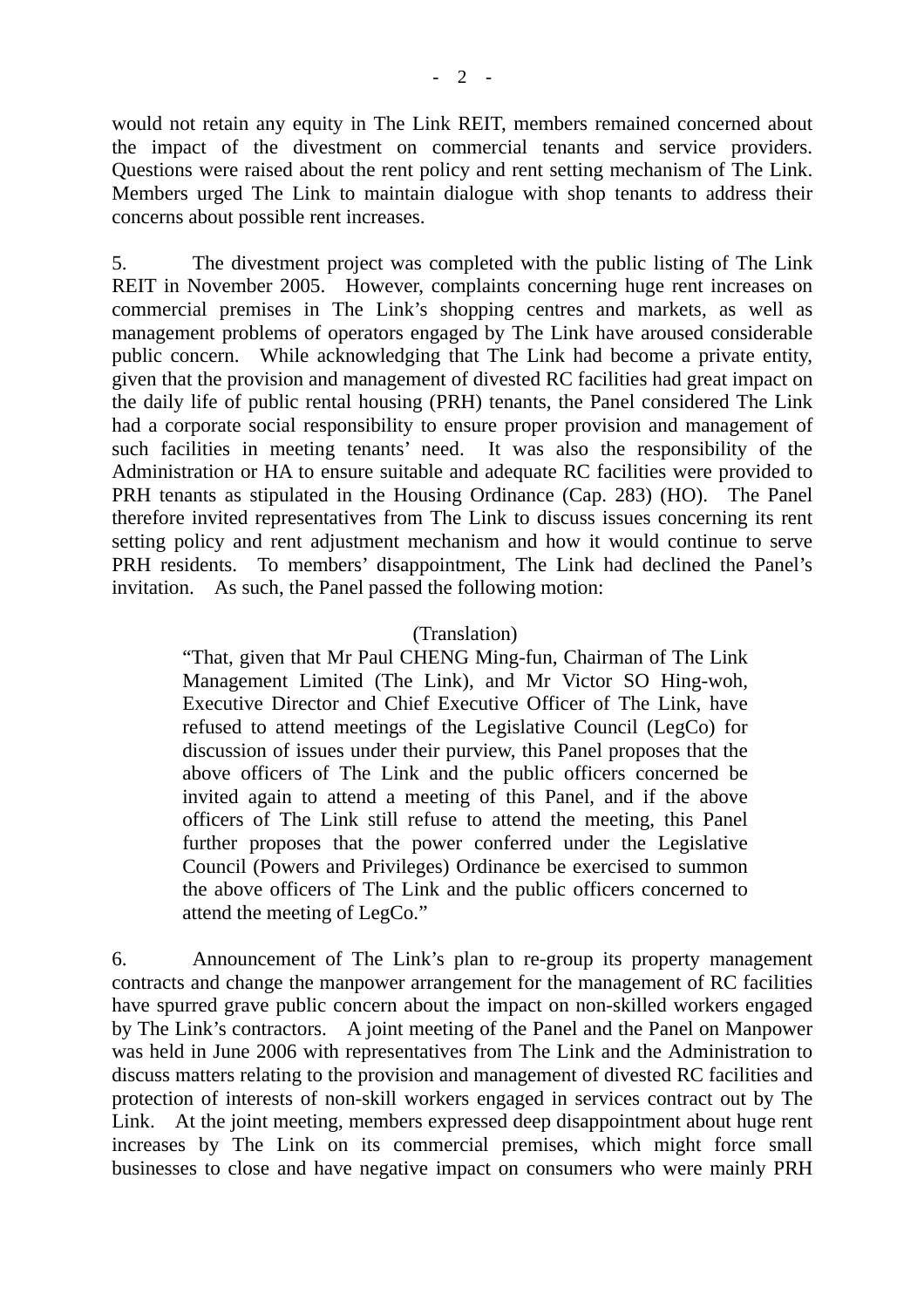tenants. Despite The Link's claim that there had been increase in patronage and shoppers' traffic in the majority of its shopping centres, members were not convinced and urged The Link to honour its previous undertaking of enhancing the overall commercial attractiveness of retail properties before considering rent increases on the commercial properties. Consideration should be given to providing parking privileges at shopping centres with low patronage to promote business therein. Members also called on The Link to continue with the concessionary rent arrangement for welfare facilities, such as clinics, to meet the needs of PRH tenants; and temporary use of venues by non-profit making bodies for holding community activities. Regarding the protection of interests of non-skill workers engaged by The Link's service contractors, members expressed grave concern about The Link's plan to reduce some 1 400 jobs and called upon The Link to ensure reasonable working conditions and level of wages for these workers. The Link was urged to strengthen monitoring of its contractors to stop labour exploitation, and adopt the Government's practice of only engaging service contractors who offered wage rate for non-skilled workers not lower than the average monthly wages for the relevant industry/occupation as published by the Census and Statistics Department. In this regard, The Link stressed its commitment to providing better service to customers and PRH tenants, and protecting the interests of non-skilled workers. It also undertook to follow up on the various complaints and closely monitor its contractors.

#### Rent policy for public rental housing

7. In November 2005, the Court of Final Appeal (CFA) ruled in favour of HA in respect of its decision to deter rent reviews in 2000 and 2001. CFA's ruling also confirms that HA is not under a statutory duty to ensure that the median rent-to-income ratio (MRIR) does not exceed 10% at any time. The Administration considers CFA's judgement underlines the importance of identifying a viable rent adjustment mechanism to promote the long term sustainability of PRH programme. HA published the Consultation Paper on Review of Domestic Rent Policy (the Consultation Paper) in early March 2006 to seek public views on proposals for improving the policy and adjustment mechanism of domestic rents of PRH. Given the wide public concern on the Consultation Paper and the far-reaching implication of the proposals on the community, after the Panel received a briefing from the Administration, it held a series of meetings in April and May 2006 with deputations to hear their views on the Consultation Paper. The Panel met with a total of 30 deputations including academics and received 21 written submissions from them.

8. On the whole, the Panel considered the proposal of introducing a rent adjustment mechanism with reference to movements in the consumer price index (CPI) or tenants' household income would better measure tenants' affordability. However, it also noted the grave concern expressed by a number of deputations that proposals in the Consultation Paper, such as measures to improve the compilation of MRIR and introducing exclusive rents, were means to pave the way for HA to increase rents. Members urged the Administration to examine the proposals carefully to avoid creating unfairness to certain sectors of PRH tenants, as such those receiving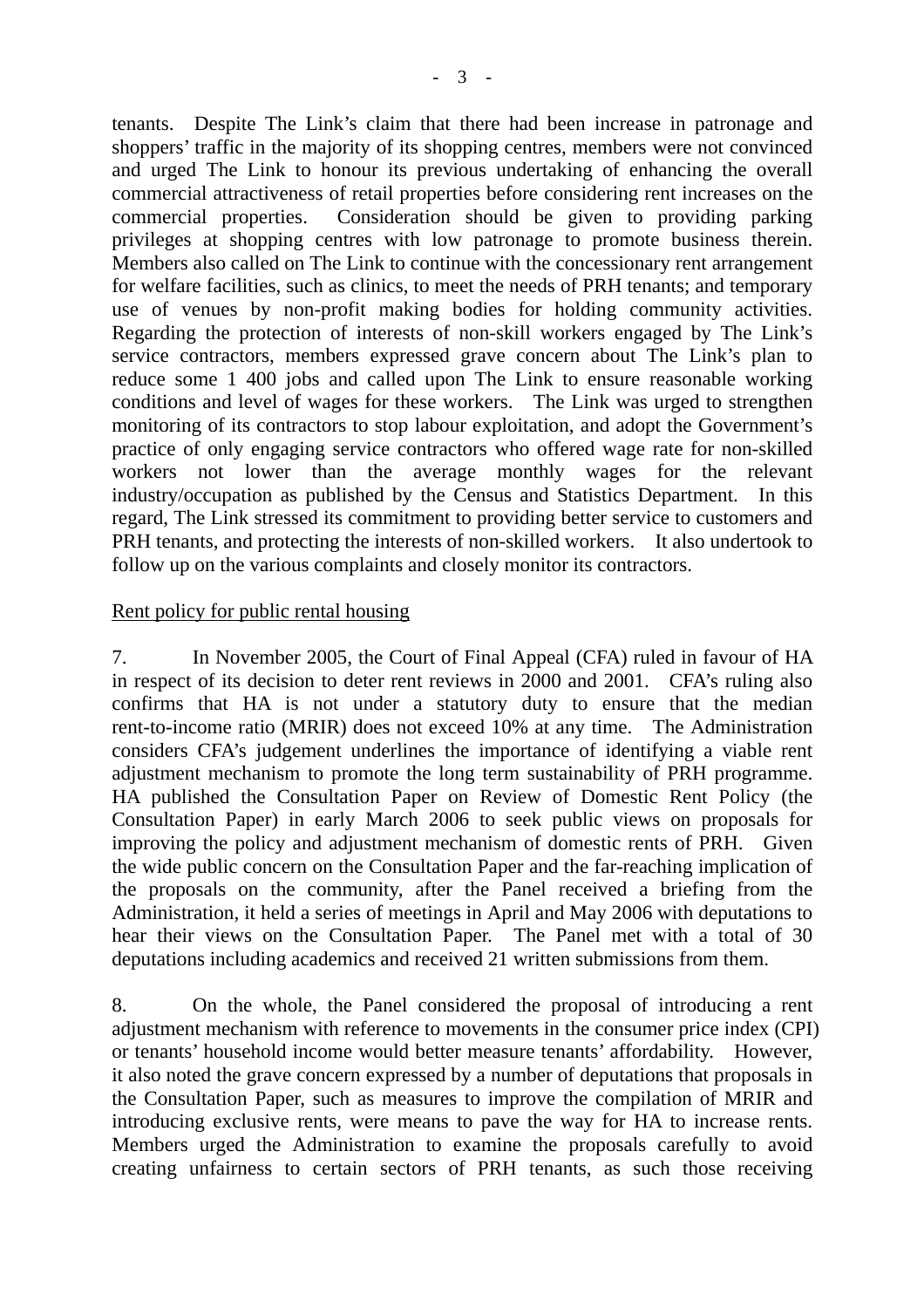Comprehensive Social Security Assistants. Some members shared this view and requested HA to reduce PRH rent first by 10% to 20% to keep in line the decline in tenants' household income in the past few years before reviewing the rent adjustment mechanism. The Administration re-iterated the importance of establishing an objective, clear, viable, better reflect tenants' affordability mechanism that would allow both upward and downward rental adjustment alongside examining the issue of how the current rents should be adjusted. On the suitable rent level upon which the new mechanism should operate, the Administration maintained an open mind and welcomed public views. As the Administration did not undertake to reduce PRH rents, the Panel passed the following motion:

#### (Translation)

"That this Panel requests the Housing Authority to immediately accept the Panel's view that rent reduction should be introduced first, followed by a review of the rent adjustment mechanism."

9. The lack of an express indication in the Consultation Paper of the need to amend the HO had given rise to suspicion from members and deputations that the Government would bypass the Legislative Council and the existing HO and introduce a rent increase through administrative means. Members stressed the importance to implement the various proposals in a sound and fair basis. In particular, they called upon the Administration to make suitable amendments to the HO for establishing a rational and sustainable rent adjustment mechanism.

10. The proposal of implementing differential rents in PRH flats taking into account of factors such as floor level, views and orientation had sparked off wide public concern. Whilst the proposal aimed at better reflecting the rental value of different units and providing greater choice to tenants, deputations and members did not support the proposal on concerns about the labeling effect on poor tenants, the negative impact on social stability, and the high administrative costs involved. There was also reservation about the suitability of introducing market principles in determining PRH rents. The Panel was pleased to note the Administration would consider all the concerns before making a decision on the matter including the suggestion to reduce rents for flats in unpopular locations or vacated for a long time so as to reflect their rental values and improve the letting rate.

#### Disposal of surplus Home Ownership Scheme flats

11. While the Government maintains its policy of indefinitely ceasing production of HOS flats, how the surplus Home Ownership Scheme (HOS) flats, including Private Sector Participation Scheme (PSPS) flats, should be disposed of remains a major concern of the Panel. The Administration consulted the Panel on the proposed arrangements for disposing of 16 633 surplus HOS/PSPS flats through sale as subsidized housing in phases from 2007 onwards within a period of three years. To provide flexibility in the sale programme and to meet the housing needs of people affected by clearance programmes, members suggested consideration be given to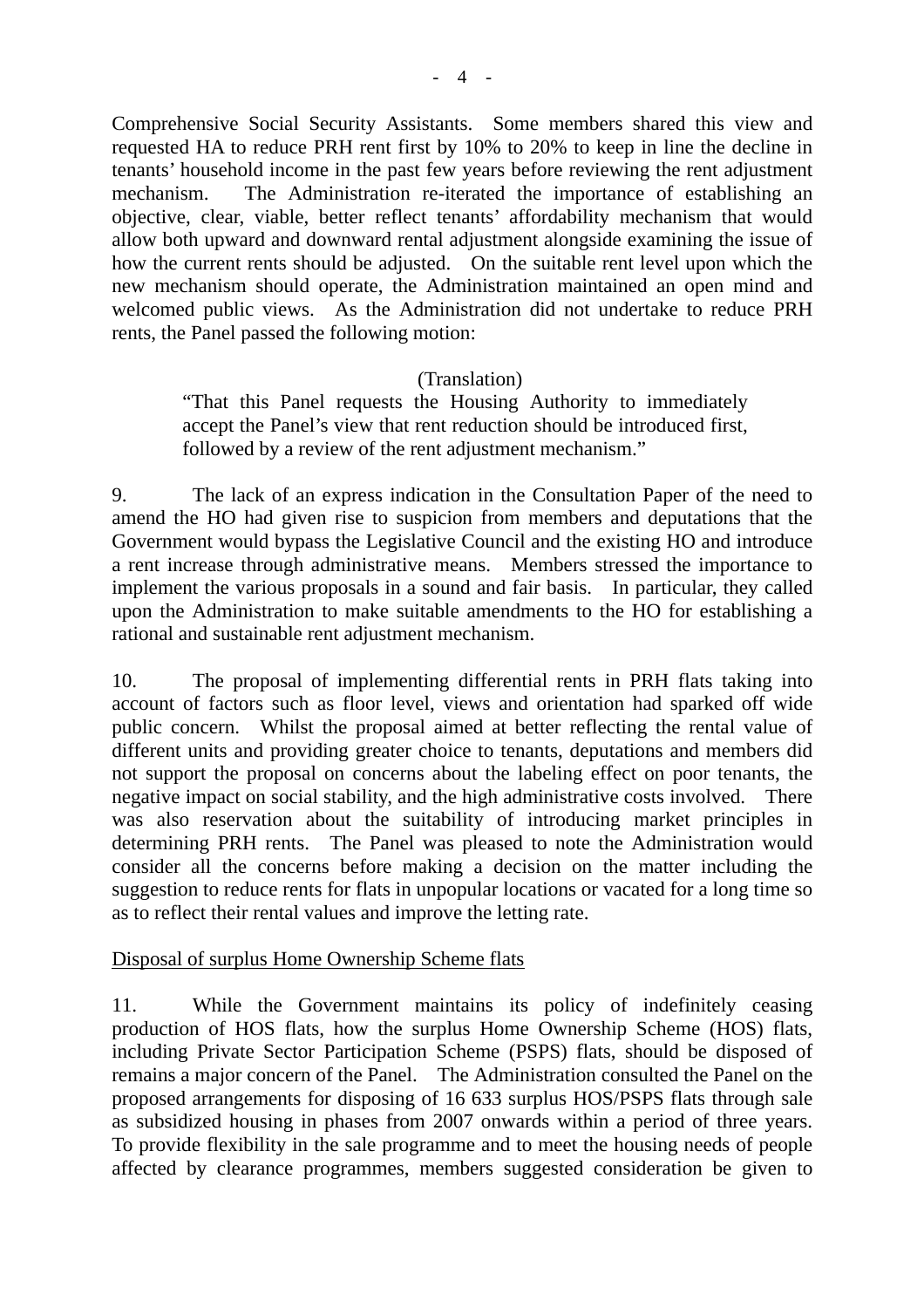adjusting the split ratio between Green Form and White Form applicants and extending the priority to clearees affected by the Urban Renewal Authority and the Hong Kong Housing Society so as to facilitate urban renewal. The Administration agreed to consider the suggestions in the light of the actual take-up situation in the sale programme. Some members expressed concern that the cessation of buyback arrangement for the surplus HOS flats would dampen the interest of low-income group in buying the flats and might encourage speculation as buyers who brought the flats at discounted prices could sell them in the open market immediately for profiteering. The Administration assured members that while buyers of the surplus HOS flats could sell the properties in the market sooner than before, they had to pay the premium before doing so. As such, the cessation of buyback arrangement should not result in speculative activities in the property market.

12. Given that the surplus HOS flats had been left vacant for a long time after their completion, members considered it was the Administration's responsibility to ensure the flats were up to a reasonable standard before sale. To protect the interests of prospective buyers, members further suggested to provide longer defect liability period (DLP) and structural safety guarantee (SSG) for the flats concerned. The Administration assured members that Housing Department (HD) would carry out defect rectification and maintenance programme at the surplus HOS flats before the roll out of the sale programme and a DLP of one year would be provided which was in line with the normal practice in the private market where flats had been left vacant for a long time before sale. To address the concern about SSG for the flats, the Panel noted that for unsold HOS blocks/developments, HA would offer a ten-year SSG which was counted from the first sale of the unsold blocks. For HOS projects in Tin Shui Wai, SSG would be extended to 20 years.

13. To ascertain the quality of the surplus HOS flats, the Panel conducted a visit to two surplus HOS/PSPS developments in February 2006. Members who joined the visit generally considered the conditions of the flats satisfactory.

#### Review of income and asset limits for public rental housing

14. The Panel noted that the methodology for setting the Waiting List asset limits, which was introduced in 1998, pegged the limits to the expenditure required for renting private units comparable to PRH for six years. The reference to six years' rentals was adopted mainly to take account of the average waiting time for PRH prevailed at the time. This methodology had been criticized for lacking a coherent and scientific foundation. The shortening of the average waiting time from six years to around two years now had further eroded the original basis of the existing methodology. HA had therefore examined possible options to improve the methodology for setting the asset limits. These included deriving the limits based on the total household expenditure of the applicants, pegging the limits at certain times of the income limits, and adopting the current limits as the basis for future adjustments with reference to movements in CPI(A) over the year.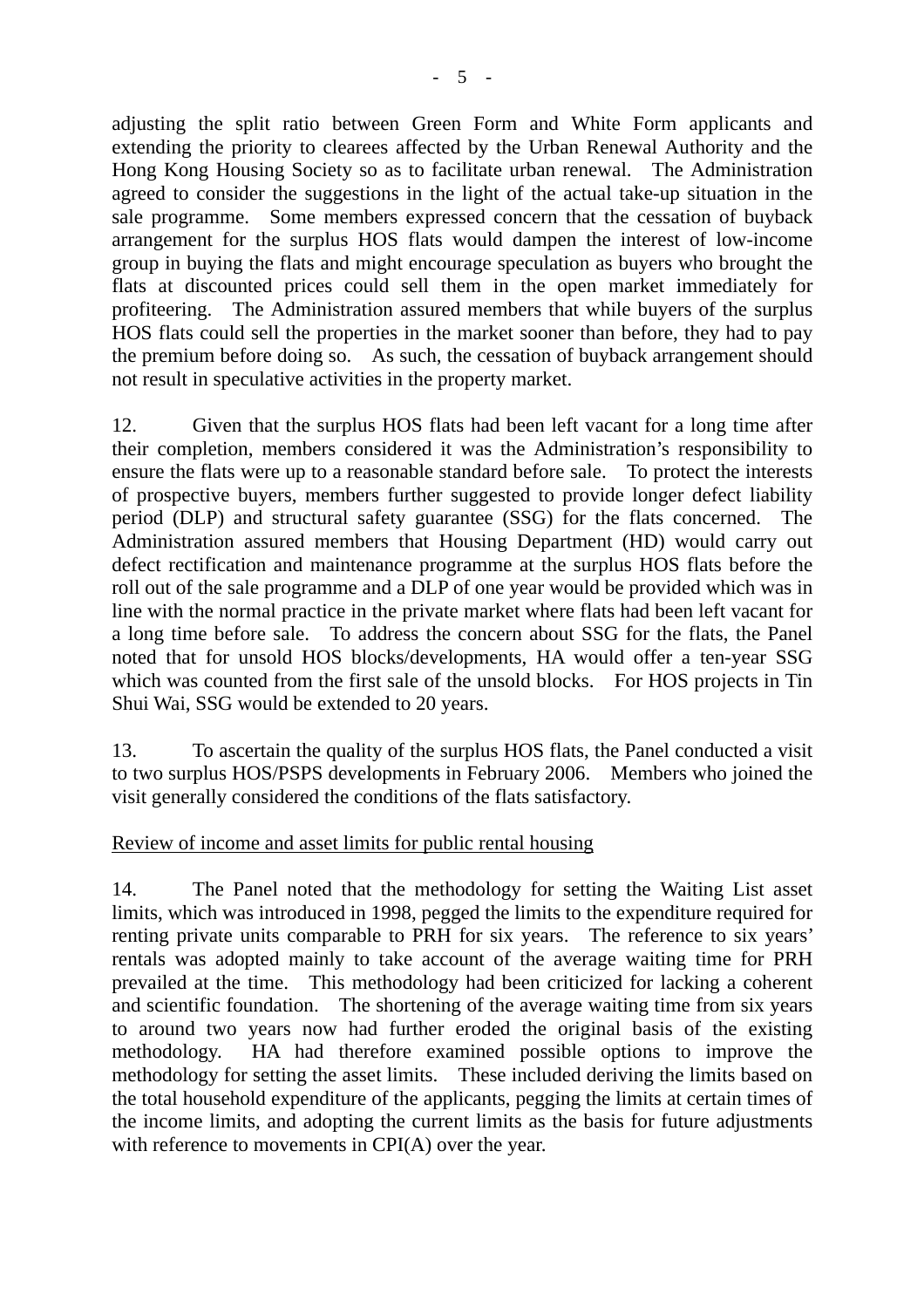15. The Panel was briefed on the review of income and assets limits for 2006-07. Given that CPI(A) was a broader-based price indicator as compared to rental index, HA decided to improve the methodology for setting assets limit by adopting the current asset limits as the basis for future adjustments with reference to movements in CPI(A) over the year. While members opined that the new methodology would provide a more practical and transparent review mechanism, they cautioned that the new methodology should not result in major deviations in the limits from the current levels which were on the whole accepted by the community. As for the income limits, some members considered the average increase of 2.7% had failed to reflect the prevailing socio-economic conditions of the low-income households. HA was urged to take into account households' affordability for private housing and the prevailing socio-economic circumstances in setting the income limits to ensure that the derived limits would reflect a reasonable standard of living and a reasonable quality of accommodation for applicants.

#### Management of public housing construction projects

16. As a result of the contractor's failure to deliver according to contracts, HA re-entered into three PRH construction sites in February 2006. Due to the resultant delay in completing Shek Pai Wan Estate Phase 2, which was the reception estate of Wong Chuk Hang (WCH) Estate redevelopment, the Panel met with affected residents groups to understand their concerns. The Panel urged the Administration to take concrete measures to address residents' concerns about the hygiene, security and shopping problems and liaise closely with them to follow up their concerns and requests. In this regards, the Administration had taken on board members' views to strengthen security and cleaning services in the estate and explore the feasibility of providing free shuttle bus service to facilitate tenants' shopping activities in Aberdeen. While the Administration had reduced rents for retail facilities in the estate to encourage them to stay, it had not acceded to residents' request for reducing domestic rent having regard to the significant implications. Instead, HD had adopted special arrangements to expedite the delivery of Shek Pai Wan Estate Phase 2 to meet the early re-housing needs of residents and committed to maintaining a satisfactory living environment in WCH Estate.

17. The forfeiture of the three building contracts also caused concerns about HD's project management and site supervision mechanisms. The Administration assured members that professional staff were deployed to supervise the construction of PRH projects and there were resident site staff to closely monitor the day-to-day activities at construction sites to keep track of works progress and quality. Vigorous site monitoring system had facilitated HD in identifying problems in the three building contracts promptly and taking the re-entry action at the earliest possible opportunity. Members were keen to ensure HD would not compromise works quality in expediting the uncompleted works in the three projects. The Panel was assured that only HD's listed contractors with consistent outstanding performance would be invited to bid for the completion contracts. To enhance monitoring on the projects, HD would strengthen site management and works inspection.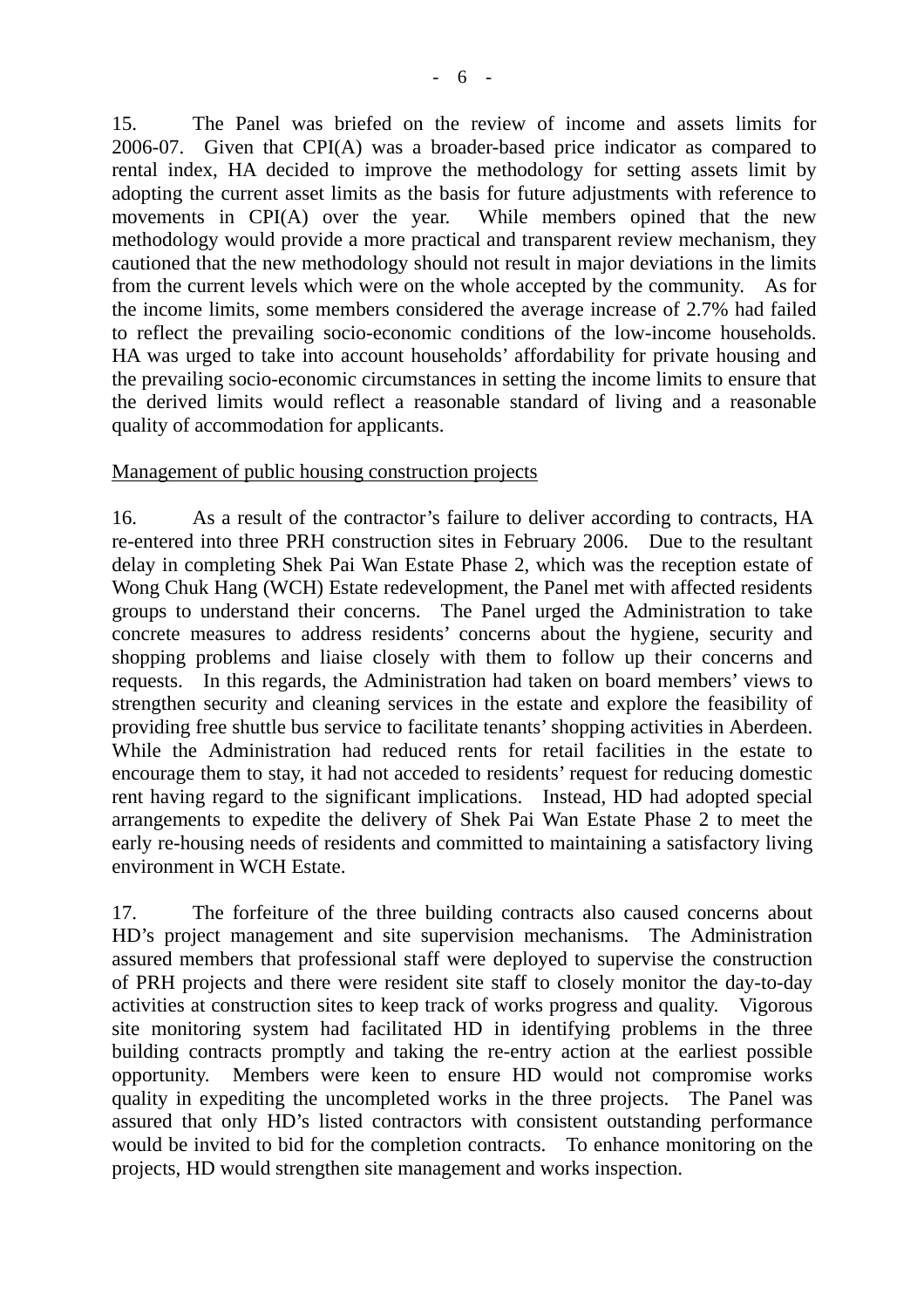18. Some members also expressed concern about the problem of wage arrears in the three housing projects and urged HA to step up measures in protecting interests of workers. The Panel noted that HA had implemented enhanced measures to address the problem of wage arrears. These included the payment of wages through designated autopay accounts, monitoring of sub-contract layering, and appointment of Labour Relations Officer(s) to work on sites to check and verify the records of workers in employment, attendance, payment of wages and acknowledgement of receipt of wages.

#### Hygiene in Housing Authority's residential and commercial premises

19. In the light of operational experience and feedback from the public, HA had further reviewed the Marking Scheme for Tenancy Enforcement in PRH, which was introduced in August 2003 in line with the measures to boost hygiene and cleanliness in Hong Kong announced by the Team Clean. In December 2005, the Panel received an update on the progress in implementing the scheme and discussed improvement measures, which, amongst other, included the inclusion of smoking or carrying a lighted cigarette in public lift and illegal hawking of cooked food as additional misdeeds under the scheme and increasing the penalty for misdeed in relation to throwing of objects from heights. The Panel noted that the scheme had been effective in heightening tenants' sense of responsibility in upkeeping the cleanliness of PRH estates as evidenced by decline in number of related complaints and positive feedbacks from tenants. On the additional misdeed relating to smoking, while acknowledging the need to discourage smoking in public area, members were concerned that enforcement might be a problem and could result in double penalty on residents as it was already an offence under the law to smoke in non-smoking area. In this regard, members noted that HD could rely on closed circuit televisions installed inside lifts and reports' from tenants in enforcement.

20. HA had also implemented a Yellow Line Scheme under the Marking Scheme for Tenancy Enforcement in its markets to deal with obstructions of public areas in 2003. In view of the success of the Yellow Line Scheme and in order to enhance the effective management of HA's markets, HA proposed in April 2006 to expand the Yellow Line Scheme to establish a new Enhanced Marking Scheme (EMS) for commercial premises by incorporating all environmental hygiene related breaches stipulated in the tenancy agreement. Under EMS, points would be allotted for nine types of offence which would be valid for two years. When tenants accrued 16 points, HD would decide to terminate the relevant tenancy. To gauge the views of commercial tenants and Estate Management Advisory Committees of PRH estates, HA commenced a three-month consultation on EMS in May 2006. Members questioned the need to introduce EMS as HD could already enforce hygiene-related clauses in the tenancy agreement for effecting improvements. In the absence of a clear definition in the scope of each offence, members were concerned about ambiguity in enforcement, leading to disputes and complaints from commercial tenants. Moreover, the lack of adequate and proper facilities in HA's markets was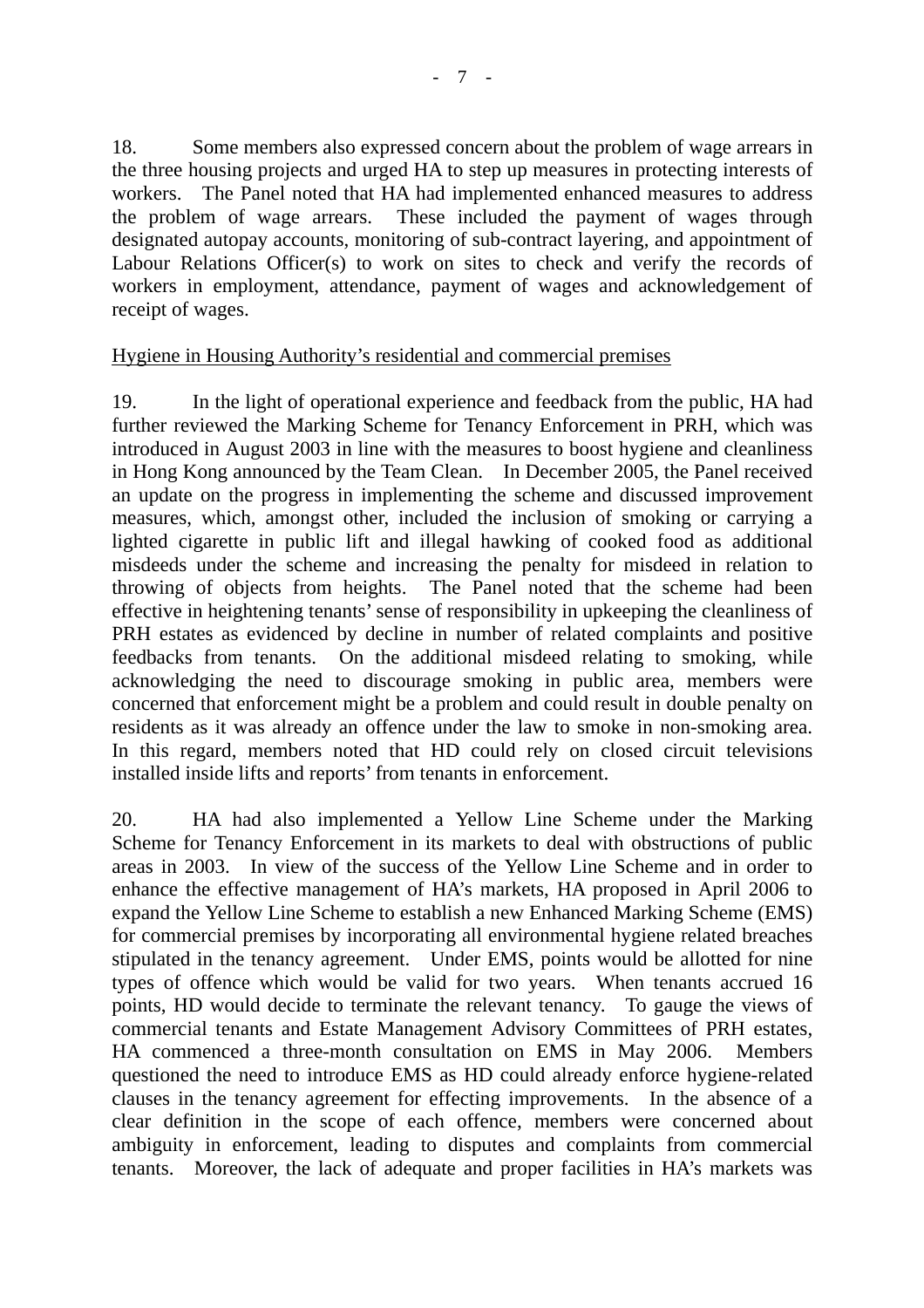often the cause for commission of the offences under EMS. It would be unfair to penalize tenants, especially the elderly running small stalls for breaching hygiene-related rules. To address concern about strictness of EMS, the Panel called on HD to consider suggestions, including relaxing the two-year validity period of the penalty points, giving warning and written notices for all offences and allowing sufficient time for tenants to make rectification before allotting the penalty points, ensuring consistent enforcement of the scheme in a flexible and understanding manner.

#### Facilities in and maintenance of public rental housing estates

21. In September 2005, HA embarked on a comprehensive structural investigation programme to ascertain the building conditions of nine aged public housing estates with a view to identifying necessary repair and maintenance works. The Panel received a briefing on the progress of the programme and outcomes of the investigation for two estates in May 2006. The Panel supported HA's decision to demolish So Uk Estate given its dilapidated conditions and undertake repairs works for Sai Wan Estate. In view of the large population of elderly tenants in So Uk Estate, members called for the early set up of Community Service Teams to assist residents in the clearance exercise. HD was also urged to exercise flexibility in making re-housing arrangements, including re-housed affected households in estates in the same or vicinity districts. To address the concern of commercial tenants of So Uk Estate, members noted that rents had already been frozen upon the announcement of the clearance project and would be subject to six-month review to take account of decrease in population in the estate.

22. The Panel supported HA's scheme to install condensation drain pipes for air-conditioners at the external walls of some 330 PRH blocks to address the problem of water dripping from air-conditioners. To effectively tackle the problem, members opined that HD should expedite the installation works and complete the scheme before the target of 2010. HD had also taken on board members' views to accord priority for installation works in estates where the problem of water dripping was more serious or where more complaints were received. Where appropriate, prefabricated drain pipes and gondolas would be used to speed up the installation works. The Panel also welcomed HA's initiative to review whether dripping from air-conditioners should be made a misdeed under the Marking Scheme for Tenancy Enforcement after completion of the installation programme.

23. The Panel discussed HA's proposal of launching the Total Maintenance Scheme in early 2006 featuring in-flat inspection and enhanced services upon tenants' requests for repairs with a view to improving the standard of maintenance within the flats. Members highlighted the needs for HA to take into account factors, such as contractors' track record, alongside tender prices in awarding maintenance contracts, and to enhance its monitoring of contractors for ensuring delivery of quality service to tenants. As regards the concern about responsibility for costs of the internal maintenance of flats, members noted that while HD would bear the costs of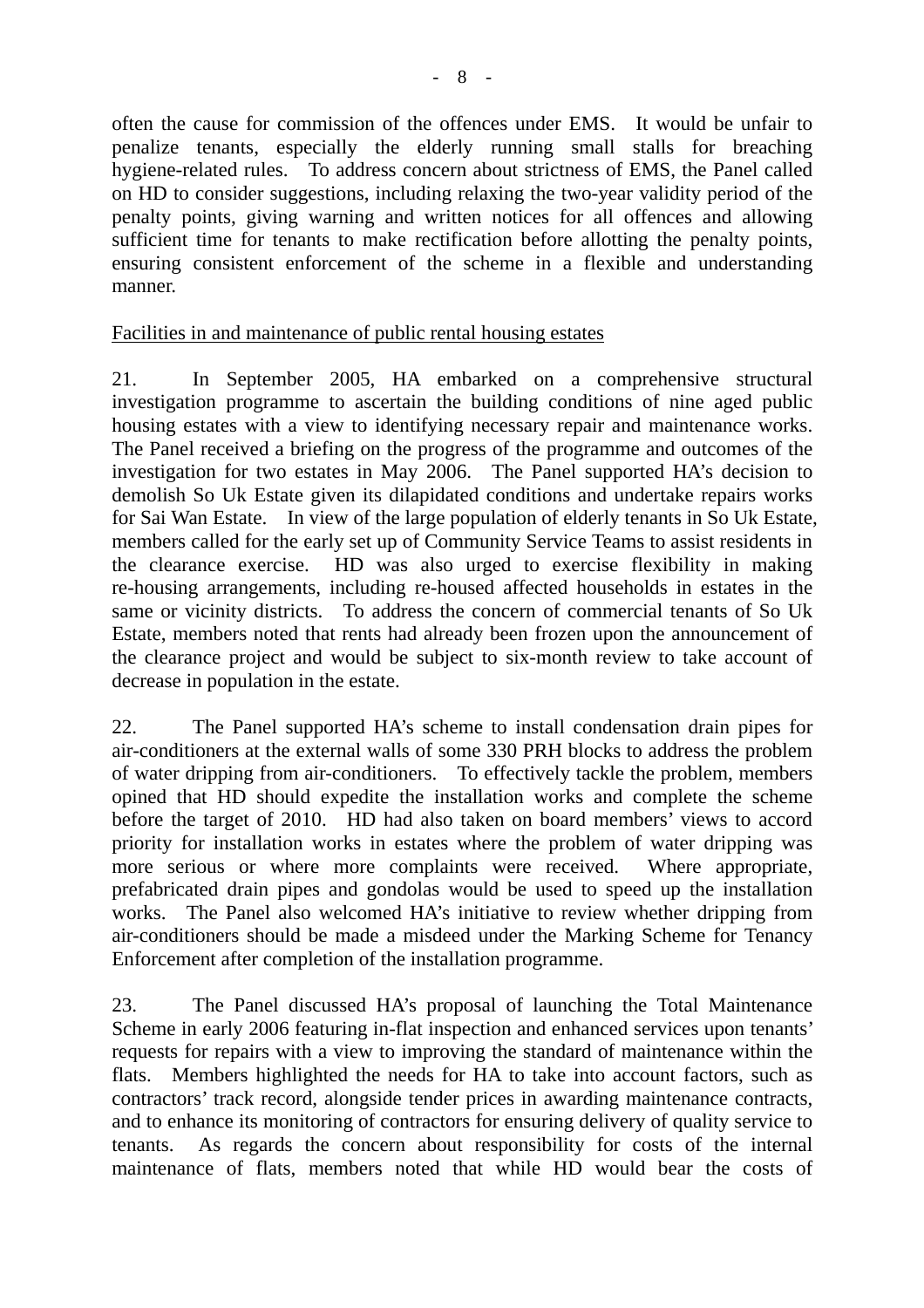large-scale rectification works and repairs for defects due to normal wear and tear, tenants were required to pay for repair of defects caused by themselves, the requirement of which had been clearly specified in the tenancy.

24. The Panel welcomed HA's initiatives to provide additional support and care services for visually impaired residents in PRH estates, which, amongst others, included provision of tactile guide paths, voice synthesizer and tactile marking and Braille letter on call buttons inside lifts, and enhancement in communication between estate management and visually impaired residents. Given the aging population and the need to care for other types of disabled persons, members urged HA to consider providing suitable access facilities in PRH estates. Consideration should be given to installing lifts in blocks of old estates and outdoor lifts for those situated on slopes. In this regards, members noted that HD had put in place a transfer scheme under which needy tenants with difficulty in staying at the existing estates due to insufficient access would be transferred to other suitable flats.

#### Procurement of services for public rental housing estates

25. Protection of the interests of non-skilled workers employed by HA's contractors remained the concern of the Panel. The Panel was briefed on HA's enhanced measures on procurement of services for PRH estates. The tightened measures which took effective in May 2006 covered areas of tender evaluation, contract administration and list management and were supported by rigorous monitoring system and education and publicity progamme to achieve maximum effectiveness.

26. Members generally indicated support for the tightened measures in order to strengthen the deterrent effect against employment related offences and unscrupulous practices of contractors. Members particularly welcomed the measure to remove contractors with accumulated convictions and demerit points relating to employment related offences from HA's approved lists for a period of five years. Under the measure, registered directors of de-listed contractors would also be blacklisted. Members considered it was the responsibility of the contractors to ensure their sub-contractors did not exploit workers. In this connection, to enhance deterrent effects of the list management measure, members urged HA to consider delisting contractors from the approved lists if their sub-contractors were convicted of employment related offences. Members also held the view that the existing contract requirement of capping the number of part-time workers at no more than three-eighth of the total workforce for each contract (the cap) was too lenient. They urged HA to reduce the cap and consider additional contract requirements to regulate the wages and fringe benefits of part-time workers. The Administration agreed to consider the suggestion relating to the cap with labour unions and trade associations. As education and publicity efforts might not be effective in encouraging workers to report labour exploitation as they were concerned about their job security, the Panel saw the need to protect the identity of workers to ensure their interests would not be jeopardized by reporting on exploitation. Despite the introduction of tightened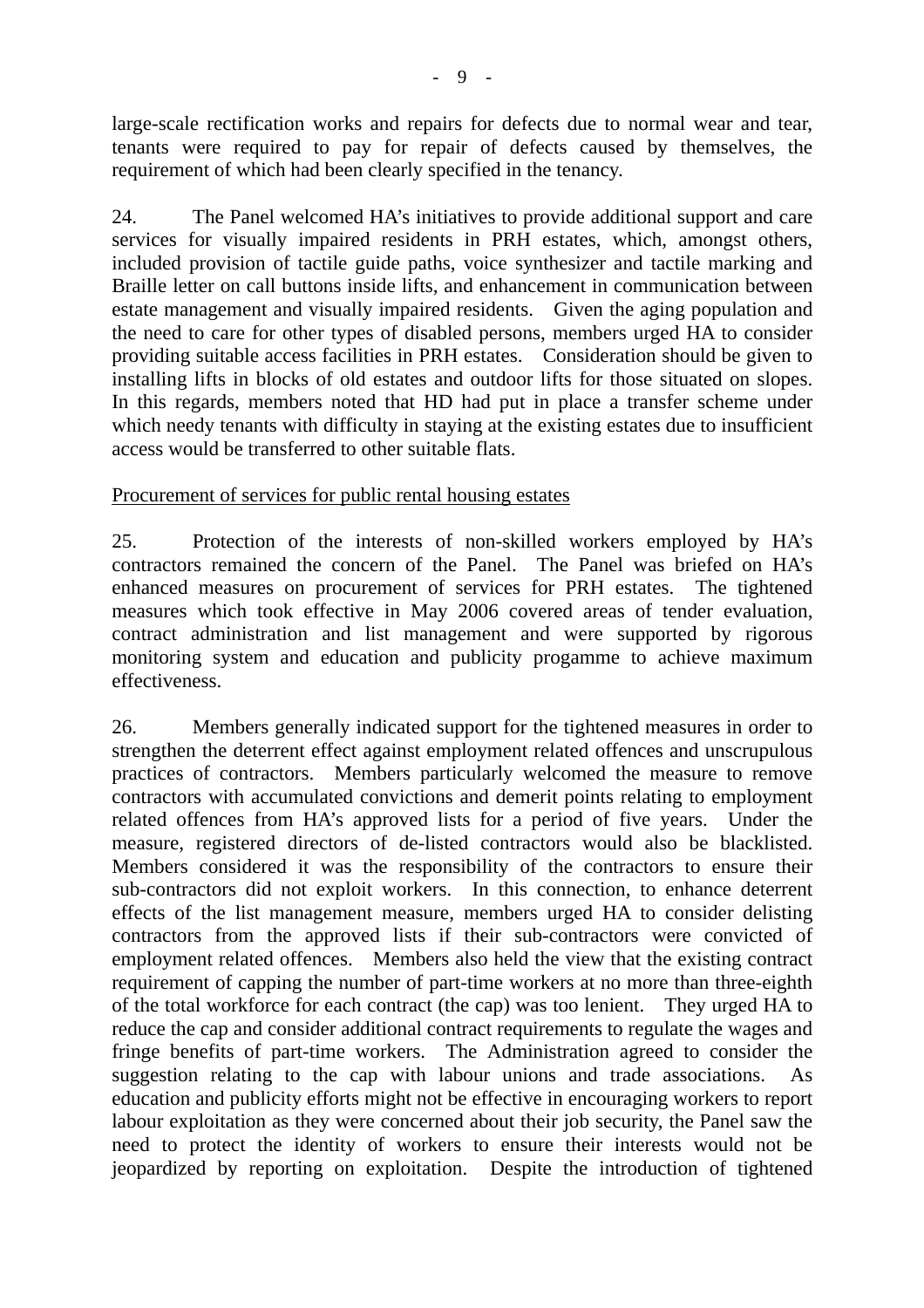measures, members were concerned that labour exploitation would not cease if contracts were awarded to the lowest tender since contractors were tempted to cut cost at the expenses of workers. To this end, they urged HD to closely monitor the service quality of contractors to ensure no deterioration.

#### Work of the Estate Agents Authority and sales of first-hand residential properties

27. The Panel followed closely issues relating to the regulation of the practice of the estate agency trade. Members met with the representatives of the Estate Agents Authority (EAA) in February 2006 and discussed the latter's work. The Panel supported EAA's work in promoting professionalism of practitioners to help protect the interest of consumers. Noting the surge in number of complaints against practitioners in recent years, members urged EAA to conduct an analysis on the nature of the complaints so as to understand the causes and identity suitable measures to address possible concerns. They also called on EAA to step up action in collaboration with Police and trade associations in maintaining proper order at first-sale sites.

28. Recognizing the importance of providing prospective buyers with accurate property information to make informed decisions, some members urged the Administration to actively look into the feasibility of introducing legislation and setting up a regulatory body to regulate the sale of new residential properties and govern the provision and dissemination of information on residential properties by estate developers and practitioners in order to protect the interests of prospective buyers and prohibit misconduct and malpractices in the trades. However, some members were of the view that there were already legislation governing acts of fraud and misrepresentation involving use of false transaction information. Moreover, the enhanced self-regulatory regime implemented by the Real Estate Developers Association of Hong Kong (REDA) to regulate developers and the joint efforts of the Consumer Council and EAA to publish a checklist for insertion in sales brochures listing out the things that buyers of first-hand residential properties should pay particular attention to and reminding buyers that they should think carefully and make appropriate enquiry before purchasing properties, were sufficient to safeguard consumers' interests. In this regard, the Administration had agreed to follow up with REDA on members' suggestions regarding prompt provision of price list for additional units on offer during first-sale and standardizing the calculation of gross floor area of units, as well as to consider other appropriate measures to strengthen the deterrent effect of the existing mechanism.

#### **Others**

29. The Panel was briefed on the review of transfer arrangements for PRH tenants, impact of the relaxation of security of tenure on tenants, directorate establishment of HD, development of district open spaces in Kwai Chung Estate and Sau Mau Ping.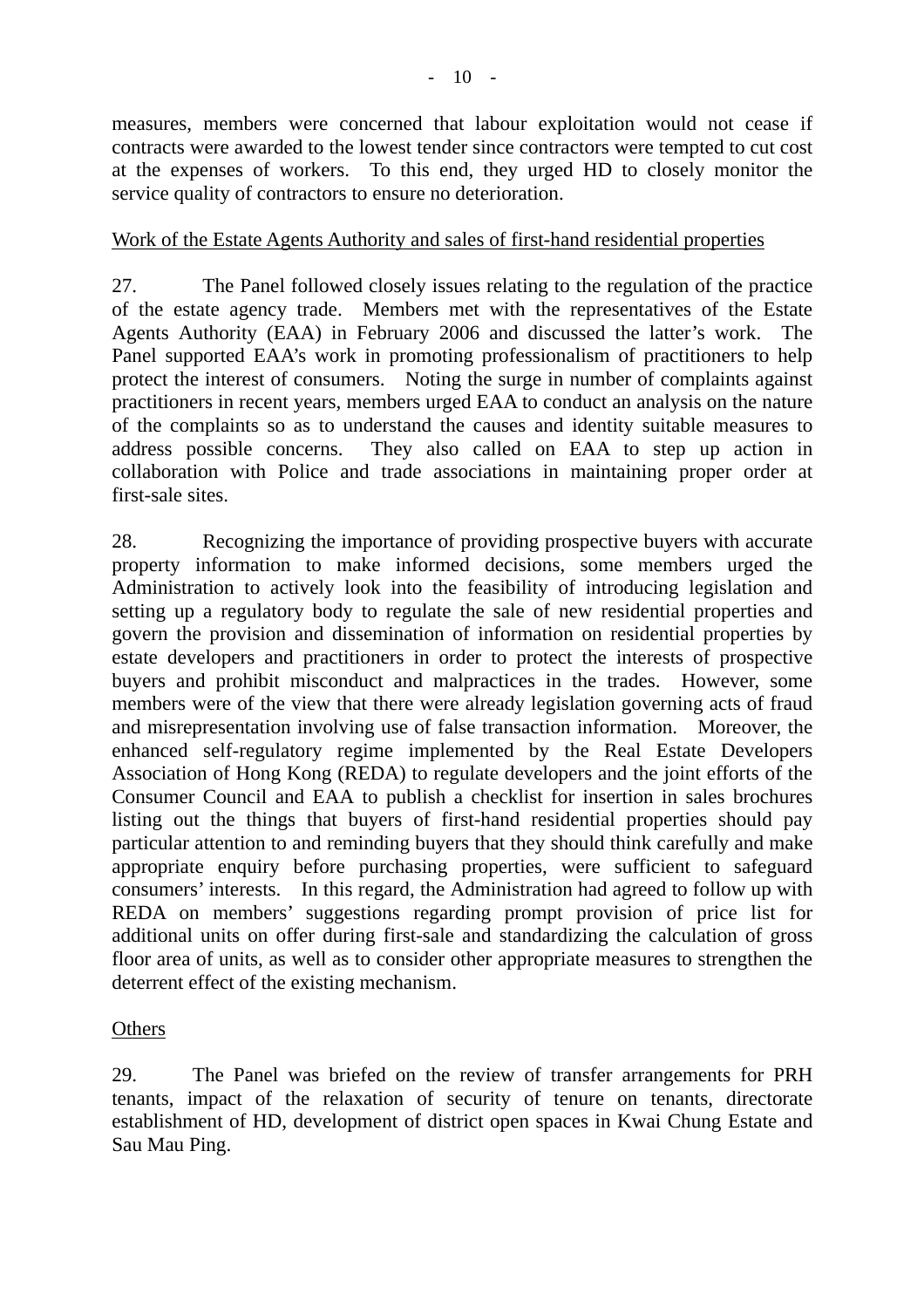- 11 -

30. From October 2005 to July 2006, the Panel held a total of 16 meetings.

Council Business Division 1 Legislative Council Secretariat 7 July 2006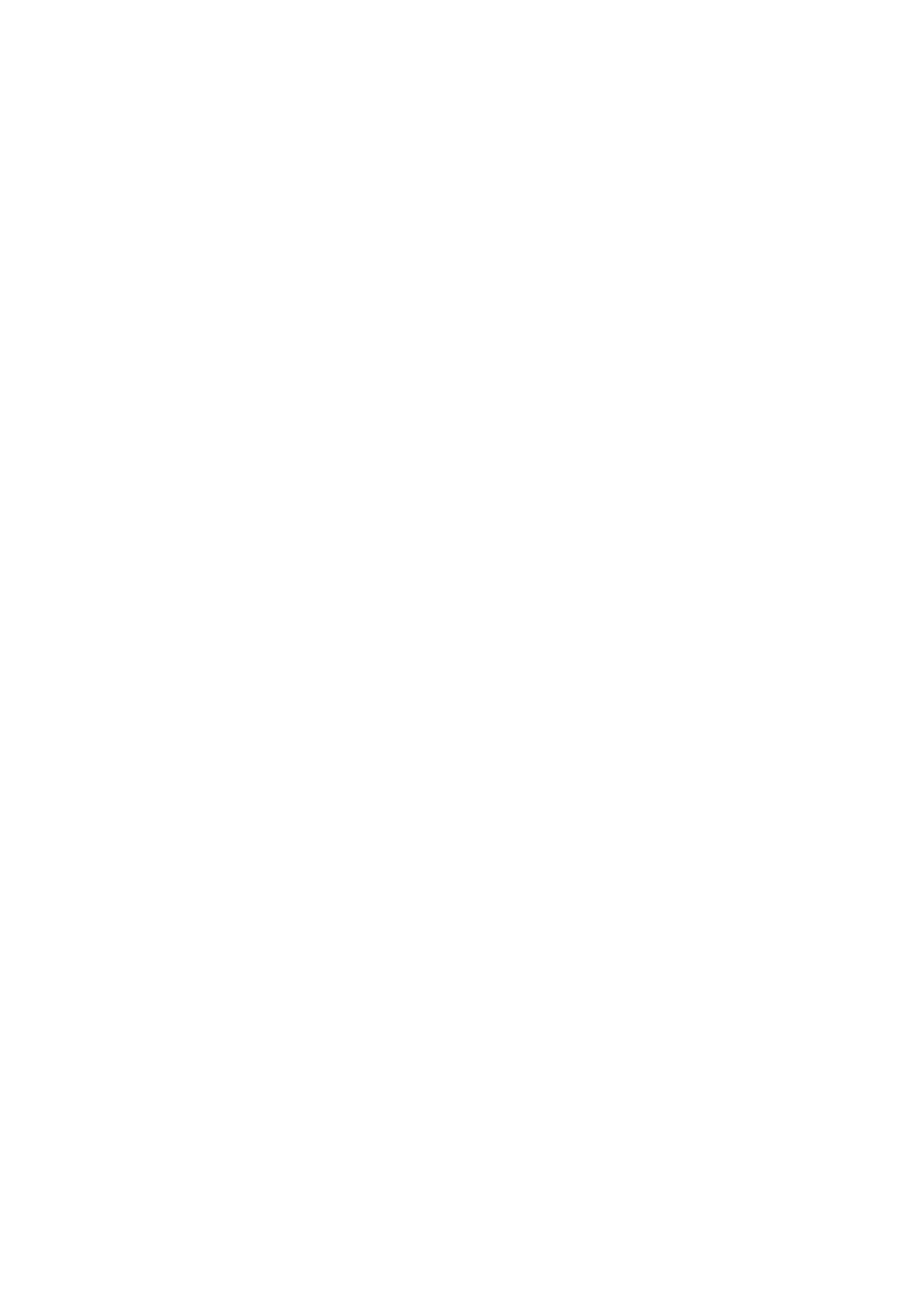### **Appendix I**

#### **Panel on Housing**

#### **Terms of Reference**

- 1. To monitor and examine Government policies and issues of public concern relating to private and public housing matters.
- 2. To provide a forum for the exchange and dissemination of views on the above policy matters.
- 3. To receive briefings and to formulate views on any major legislative or financial proposals in respect of the above policy areas prior to their formal introduction to the Council or Finance Committee.
- 4. To monitor and examine, to the extent it considers necessary, the above policy matters referred to it by a member of the Panel or by the House Committee.
- 5. To make reports to the Council or to the House Committee as required by the Rules of Procedure.